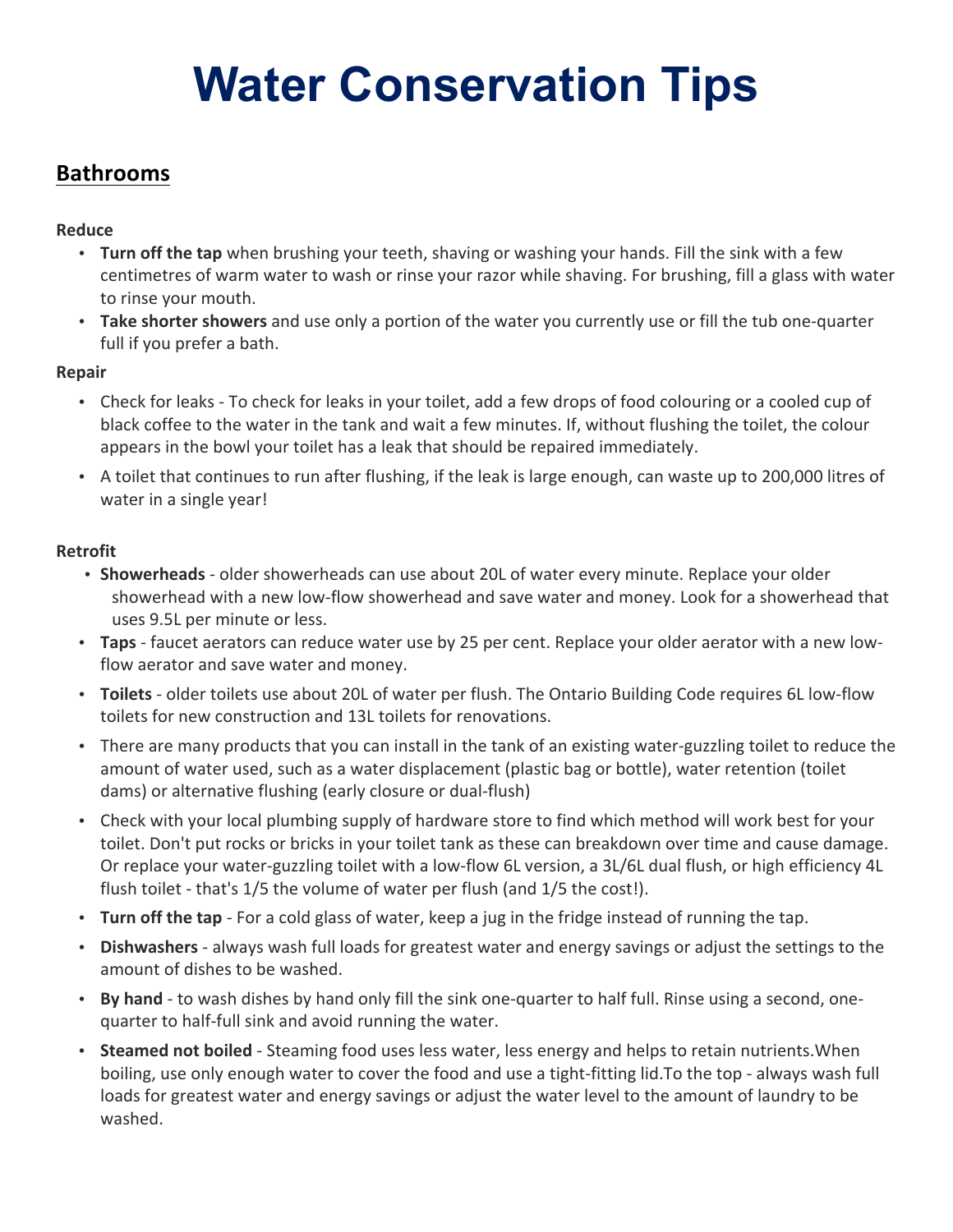- Check for leaks regularly check taps and pipes. Prompt repairs can save water, money, and prevent potentially costly property damage. Stop drips and save dollars - faucet washers cost pennies and take minutes to install.
- **Taps** faucet aerators can reduce water use by 25 per cent. Replace your older aerator with a new lowflow aerator and save water and money.
- **Front and centre** Top-load washing machines have agitator arms that generally reduce the size of load that can be washed. Front-load washers do not have agitator arms, and are more gentle on clothes. Wash larger loads and remove more water during the spin cycle to reduce drying time.
- **Spotted** When purchasing a new appliance spot the Enery guide sticker and check the rating to determine energy efficiency and potential savings.

## **Kitchens and laundry**

#### **Reduce**

- **Turn off the tap** For a cold glass of water, keep a jug in the fridge instead of running the tap.
- **By hand** to wash dishes by hand only fill the sink one-quarter to half full. Rinse using a second, onequarter to half-full sink and avoid running the water.
- **Steamed not boiled** Steaming food uses less water, less energy and helps to retain nutrients.
- When boiling use only enough water to cover the food and use a tight-fitting lid.
- **To the top** always wash full loads for greatest water and energy savings or adjust the water level to the amount of laundry to be washed.

#### **Repair**

• Check for leaks - regularly check taps and pipes. Prompt repairs can save water, money, and prevent potentially costly property damage. Stop drips and save dollars - faucet washers cost pennies and take minutes to install.

#### **Retrofit**

- Taps faucet aerators can reduce water use by 25 per cent. Replace your older aerator with a new lowflow aerator and save water and money.
- **Front and centre** Top-load washing machines have agitator arms that generally reduce the size of load that can be washed. Front-load washers do not have agitator arms, and are more gentle on clothes. Wash larger loads and remove more water during the spin cycle to reduce drying time.
- **Spotted** When purchasing a new appliance spot the Enery guide sticker and check the rating to determine energy efficiency and potential savings.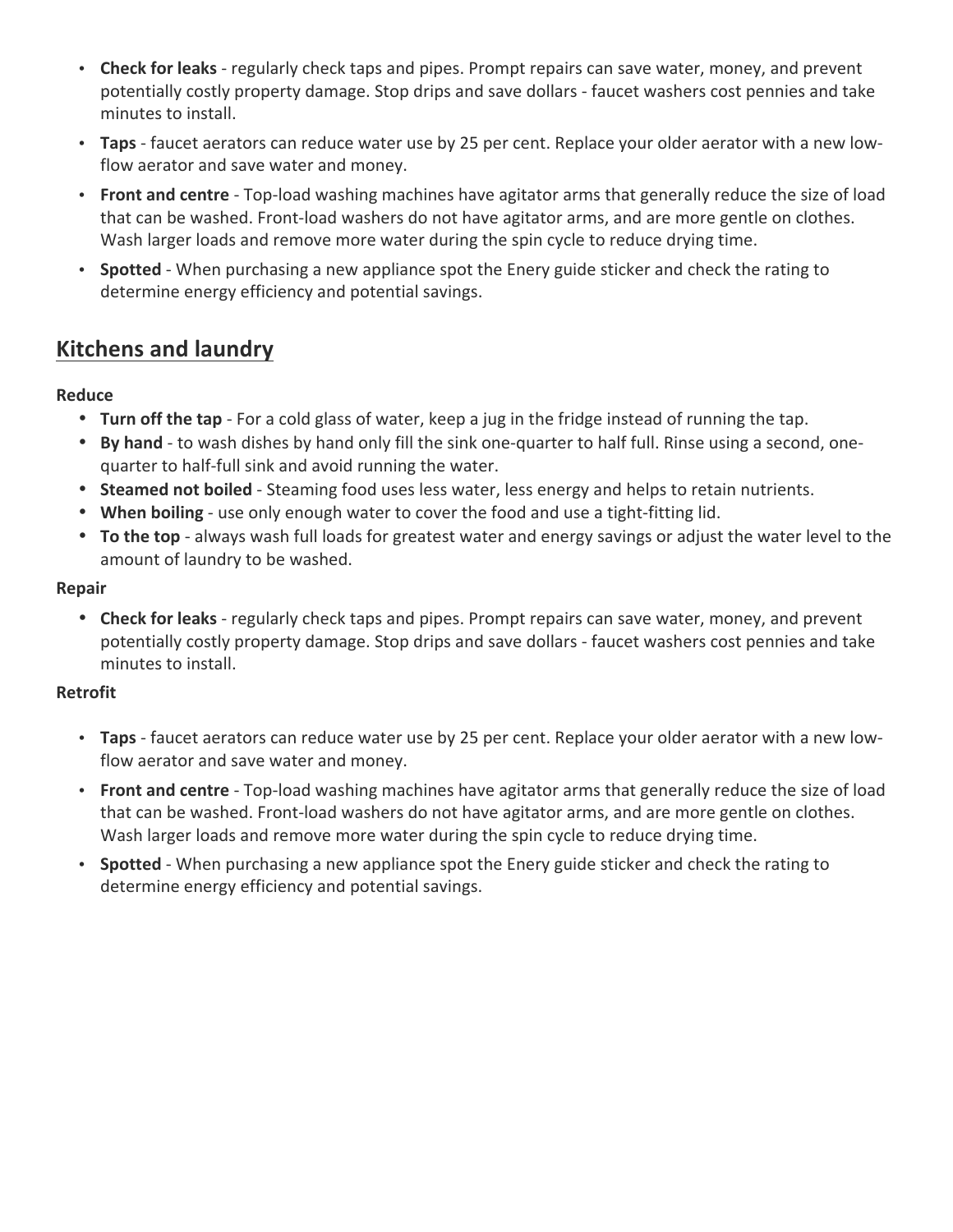## **Driveways, cars and sidewalks**

Did you know? One drop of oil can render up to 25 litres of water unfit for drinking.

#### **Reduce**

- **Clean sweep** use a broom to clean driveways, sidewalks and patios, instead of the hose. Let the rain take care of the rest.
- Turn off the tap use a bucket and sponge to wash your car and a trigger nozzle on the hose to wet and rinse suds away.
- **Use a car wash facility** that recycles its water and collects and separates out greases and oils.

#### **Repair**

**Check for leaks** - regularly check connections and hoses for leaks. Prompt replacement of an inexpensive washer could save water, money and possibly prevent costly property damage. A leak of only one drop per second wastes about 10 000 litres of water annually.

#### **Retrofit**

• **Trigger change** - use a trigger nozzle on a hose to stop the flow of water when not in use.

## **Pools and hot tubs**

#### **Reduce**

- Cover up- covering your pool or hot tub when it's not in use will reduce energy costs, evaporation and the amount of water required for top-up.
- **Turn off the tap** lower water level in your pool or hot tub to reduce water loss due to splashing. Pools should only be filled to 15 to 20 cm from the top.
- **Back off on backwashes** limit backwashes to one to two minutes or until the water becomes clear. Longer backwashes waste water and chemicals.

#### **Repair**

- **Check for leaks** Regularly check connections, liners, and pipes for leaks, prompt repair could save water, money and possibly prevent property damage. A leak of only one drop per second wastes about 10 000 litres of water annually.
- Get the dirt out check the pump strainer basket and the skimmer basket daily and remove any debris. This can improve water circulation and result in cleaner water.

#### **Retrofit**

• Pre-screen - consider adding a pre-filter to the skimmer basket, this may reduce the frequency of backwashes to three or four times per season.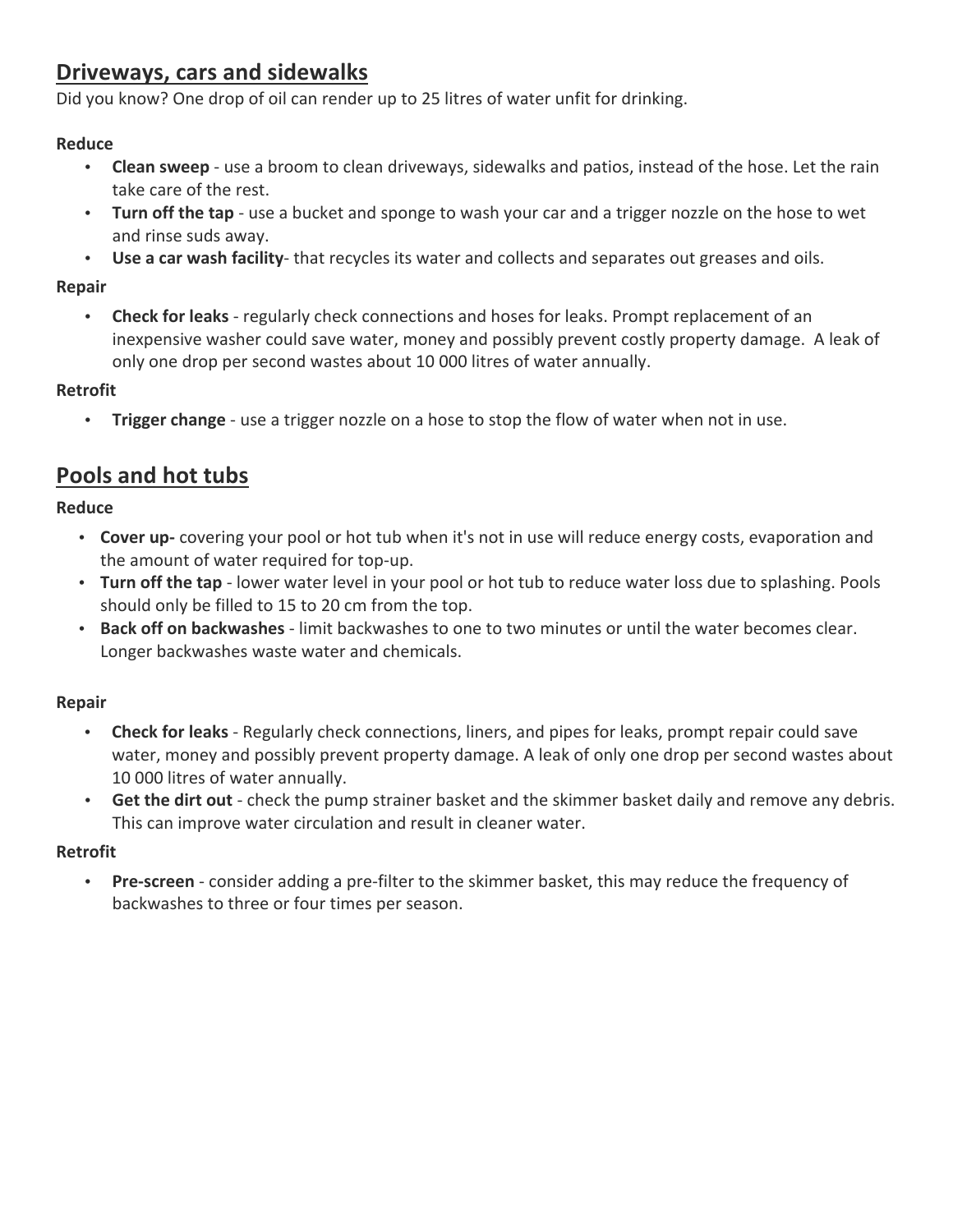# Lawn Watering and Irrigation

The way in which you water your lawn is just as important as how often and how much you water your lawn. **Did you know-** Most yards and are over water by at least 50%!

**Tips:**

- Water your lawn and garden only when necessary and according to municipal by-laws.
- Purchase a rain gauge to determine how much rain or irrigation your yard has already received each week.
- Look for signs of overwater such as leaves turning yellow or lighter green, or algae and fungi growth
- Water your plants deeply but less frequently to create healthier and stronger landscapes
- Adjust your lawn watering schedule and method so that it is specific to your lawn's soil condition as well as to the weather.
- Avoid overwatering. Watering your lawn too much and too often will cause shorter root systems to develop making it susceptible to dry conditions. One inch of water per week is enough.
- The best time to water your lawn or garden is the early morning. Avoid watering in the late evening which can cause long periods of dampness increasing the risk of disease and fungus. In general, avoid watering during the day as well as on windy days and do not leave sprinklers on for the entire day.
- Set your lawn mower blades higher. Longer grass means less evaporation and deeper roots.
- Avoid using a lawn sprinkler. If you must use a sprinkler, install a water efficient component such as a low rise sprinkler head, soaker hoses, or a drip irrigation system. Make sure you are not watering sidewalks and driveways.
- Consider using a drip or trickle irrigation system for landscaped areas and flower beds.
- When selecting plants and grass to reseed your landscape, consider drought-resistant grasses and plants.
- Group plants with the same watering needs together to get the most out of your watering time.
- To maintain healthy plants, including trees and shrubs, water needs to reach deep down to their roots. The best way to do this is to use a garden hose at the base of a tree that drips at a rate of approximately 3 drips per second. The watering time required is dependent on the size of the plant. Watering times range from one hour for a rose bush to four hours for an old tree.
- Regularly check that your sprinkler and timer system is operating properly.
- Outfit your hose with a shut-off nozzle which can adjust the water flow rate.
- Eliminate hose and tap leaks by using hose washers between the spigot and the water hose.

# **Naturesaping**

Are you tired of having to weed your garden, mow the lawn and prune your shrubs on your day off? Maybe you should consider alternatives to the current high maintenance and high water demand landscape. Consider Naturescaping to save time, money, water, fuel, and fertilizer!

## Did you know?

- Lawns do not need to be watered every day! A healthy lawn only requires 25 mm or 1 inch of rain per week.
- Operating a typical gas-powered lawnmower for one hour pollutes as much as driving a car for 560 kilometres. These air pollutants contribute to climate change and smog which can damage human health.

## **Tips and Added Benefits:**

Properly placing deciduous trees on the south and west side of your house will shade your home efficiently to ensure lower air conditioning bills in the summer. Also, healthy trees may increase property values.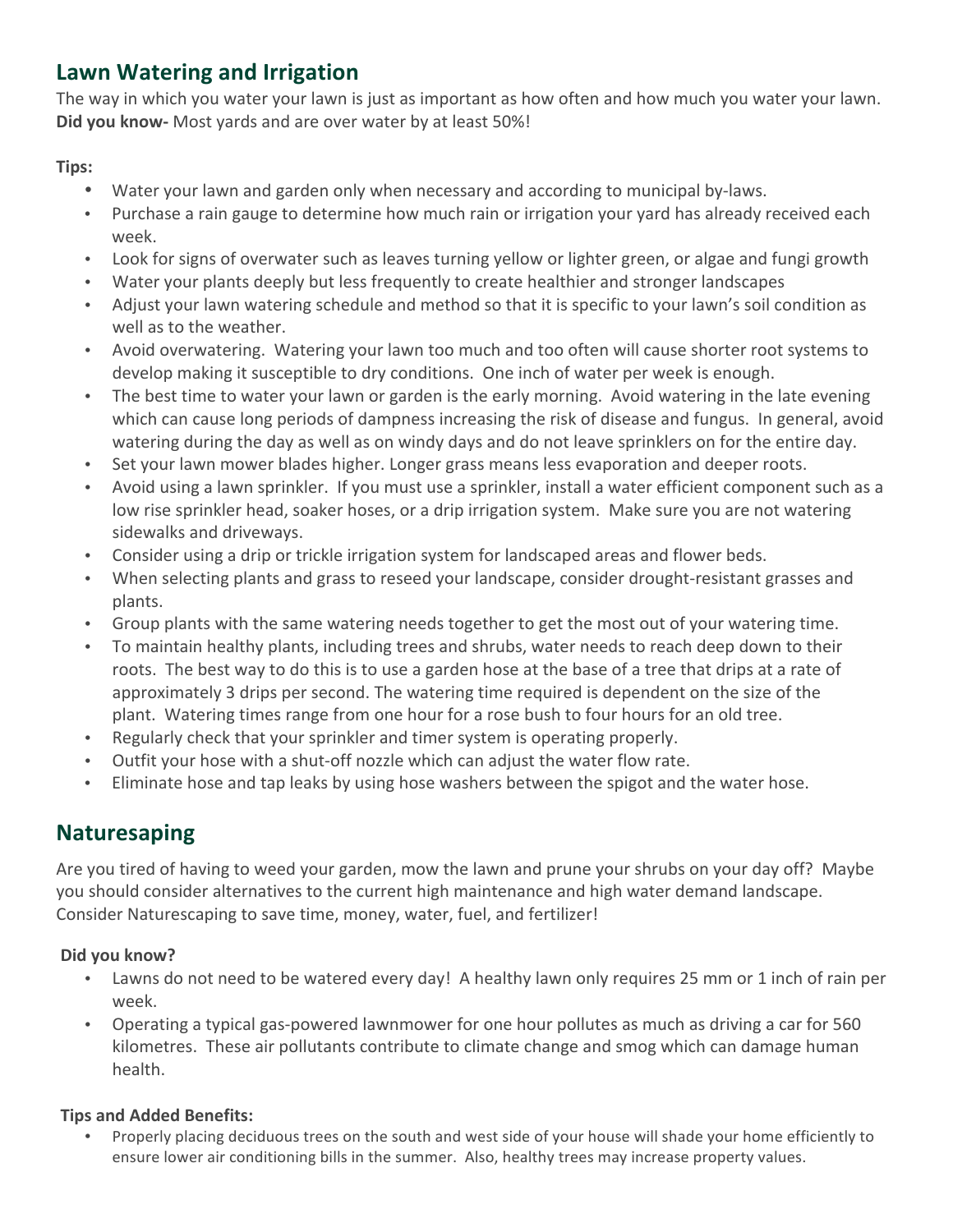- Planting coniferous trees on the north and east sides of your home protects it from cold winter winds allowing you to save money on your heating bills in winter months.
- Place a layer of mulch around trees and plants. Bark, compost, organic material mulch or peat moss will slow down evaporation and help keep the soil moist and healthy.
- When landscaping, use native or other low water use plants. Check with your local nursery for the best native or low-water use trees, shrubs, and plant species.
- Decrease the risk of overwatering by grouping plants with similar water needs together.
- Consider replacing your grass with drought-resistant native plants and ground cover. You will save money and time maintaining it.
- The best time to water your lawn or garden is the early morning. Avoid watering in the late evening which can cause long periods of dampness increasing the risk of disease and fungus. In general, avoid watering during the day as well as on windy days.
- Harvest rainwater or position downspouts and other runoff towards shrubs and trees.
- Abide by the City's even-odd lawn watering schedule by-law.
- Match plants and grasses to the conditions present in your property (e.g., soil and sunlight conditions)
- Use a lawn aerator to help soil breathe and maintain its health.
- Raise your lawn mower blade to a height of 7.5 cm (or 3 inches)
- Leave grass clippings on your lawn as they add nutrients to the soil.
- Water your lawn once a week with 25 mm (1 inch) of water unless it has rained.
- Use a soaker hose to water your garden beds. Healthy plants in your gardens require 25 mm of water per week. Watering infrequently promotes the production of deeper roots in plants.
- Pull weeds by hand when the soil is moist.
- Spread organic material such as compost on your lawn each year.
- Apply natural fertilizer in late spring and fall.
- Spread mulch (such as leaves, bark chips) in garden beds and around trees.
- Only mow the lawn when needed during the growing season. Remove only a third of the blade at each mowing. Leave clippings on your lawn as they provide valuable nutrients and moisture.
- Overseed your lawn in the late spring or mid-August to mid-October. Ask representative at your garden centre to recommend a suitable grass mix.